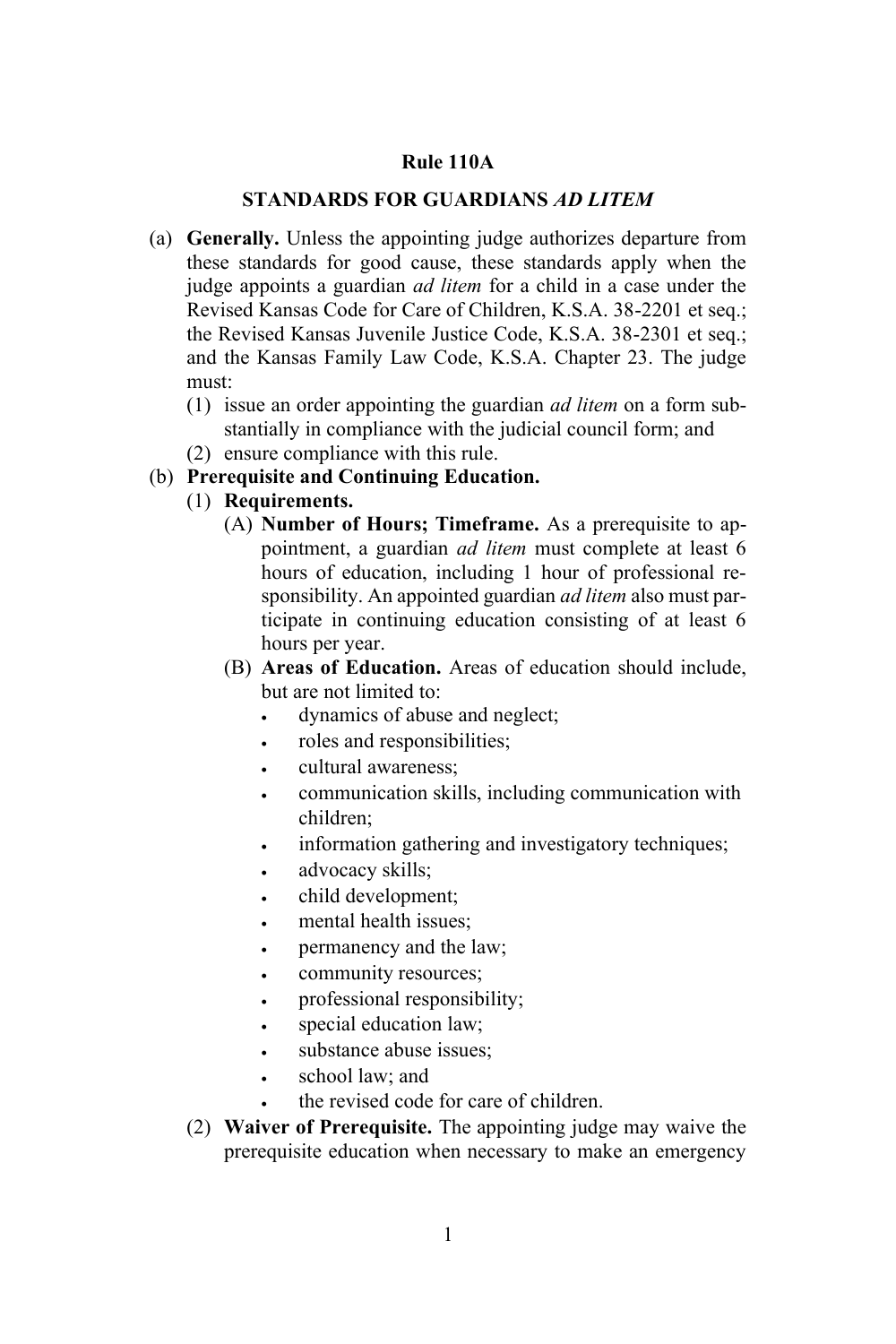temporary appointment. The educational requirements must be completed within 6 months after appointment.

- (3) **Continuing Education Requirements; Judicial Approval.** If approved by the Continuing Legal Education Board, the education hours required by paragraph (1) also can be counted to satisfy Supreme Court Rule 804's continuing legal education requirements. These standards do not modify the minimum total hours annually required under that rule. The appointing judge may approve prerequisite education and continuing education hours not otherwise approved by the Continuing Legal Education Board.
- (4) **Recordkeeping.** Each guardian *ad litem* must maintain a record of the guardian's participation in prerequisite and continuing education programs. Upon request of the appointing judge, the guardian must provide evidence of compliance with this subsection.
- (c) **Guardian** *Ad Litem* **Duties and Responsibilities.** A guardian *ad litem* must comply with the following standards:
	- (1) **Conducting an Independent Investigation.** A guardian *ad litem* must conduct an independent investigation and review all relevant documents and records, including those of social service agencies, police, courts, physicians, mental health practitioners, and schools. Interviews—either in person or by telephone—of the child, parents, social workers, relatives, school personnel, court-appointed special advocates (CASAs), caregivers, and others having knowledge of the facts are recommended. Continuing investigation and ongoing contact with the child are mandatory.
	- (2) **Determining the Best Interests of the Child.** A guardian *ad litem* must determine the best interests of the child by considering such factors as:
		- the child's age and sense of time;
		- the child's level of maturity;
		- the child's culture and ethnicity;
		- degree of the child's attachment to family members, including siblings;
		- continuity;
		- consistency;
		- permanency;
		- the child's sense of belonging and identity; and
		- results of the investigation.